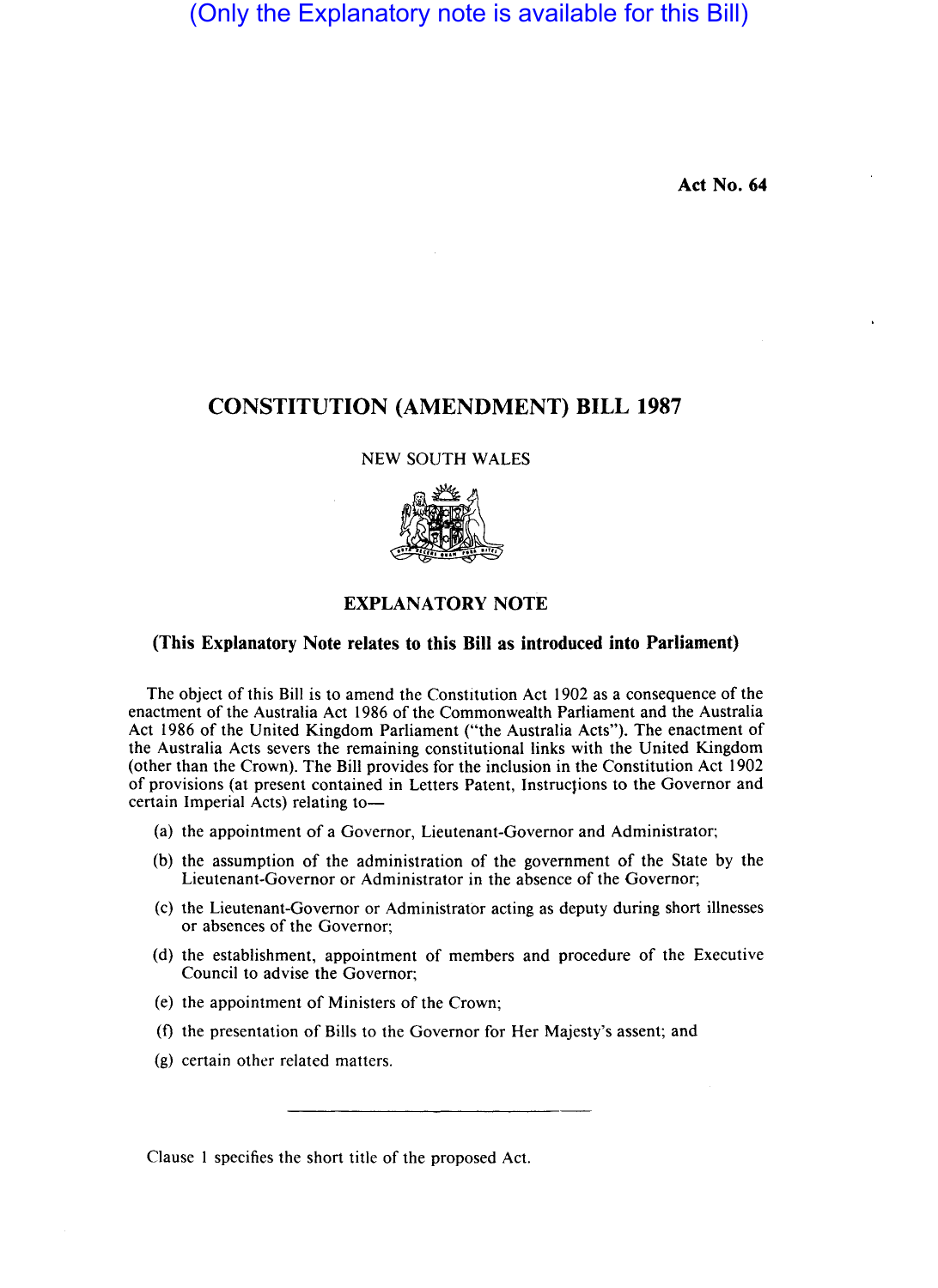Clause 2 is a formal provision which gives effect to the Schedule of amendments.

Clause 3 and Schedule 2 repeal certain Imperial constitutional legislation applying in . New South Wales that is inconsistent with the Australia Acts, superseded by the proposed Act or otherwise obsolete.

## SCHEDULE 1-AMENDMENTS TO THE CONSTITUTION ACT 1902

Schedule I (I) deletes from the Principal Act section 8 (Legislature may make laws relating to Crown land) and section 9 (Legislature not entitled to enforce shipping dues at variance with English treaties). Section 8 is no longer necessary and section 9 is no longer appropriate as a consequence of the conferring of plenary legislative powers on State Parliaments by the Australia Acts.

Schedule I (2) inserts proposed section 8A into the Principal Act which requires Bills passed by the Legislative Council and Legislative Assembly to be presented to the Governor for Her Majesty's assent and declares that any such Bill becomes an Act when it receives Her Majesty's assent. The matter is at present dealt with in Imperial legislation (Australian Constitutions Act 1842, s. 31). The proposed section 8A is subject to other provisions of the Principal Act which enable certain Bills to be assented to without the consent of the Legislative Council (s. 5B) and which prevent certain Bills from being presented to the Governor without the approval of electors at a referendum (ss. 7 A, 7B).

Schedule I (3) inserts a new Part IIA into the Principal Act which relates to the office of Governor and contains the following proposed sections:

- (a) Proposed section 9A continues the office of Governor. The appointment of a Governor is, as at present, made by the Queen.
- (b) Proposed section 9B continues the' offices of Lieutenant-Governor and Administrator. It provides for the appointment of a Lieutenant-Governor by the Queen. In the event of the absence of both the Governor and the Lieutenant-Governor the proposed section continues the existing practice under the present dormant Commission (but without the necessity for such a Commission) that the Administrator is the Chief Justice of the Supreme Court or the next most senior Judge of that Court. The proposed section (subsection (4» preserves the Queen's power to appoint any other person as Administrator. The proposed section (subsection (5)) requires the Lieutenant-Governor and Administrator to take the usual Oath or Affirmation of Allegiance and Office but removes the present requirement that the Lieutenant-Governor and Administrator take that Oath or Affirmation on each occasion of assuming the administration of the government of the State.
- (c) Proposed section 9c deals with the assumption of the government of the State by the Lieutenant-Governor or, in the absence of the Lieutenant-Governor, by the Administrator. The Lieutenant-Governor or Administrator acts, as at present, only in the event of-
	- (i) a vacancy in the office of the Governor;
	- (ii) the assumption by the Governor of the administration of the government of the Commonwealth; or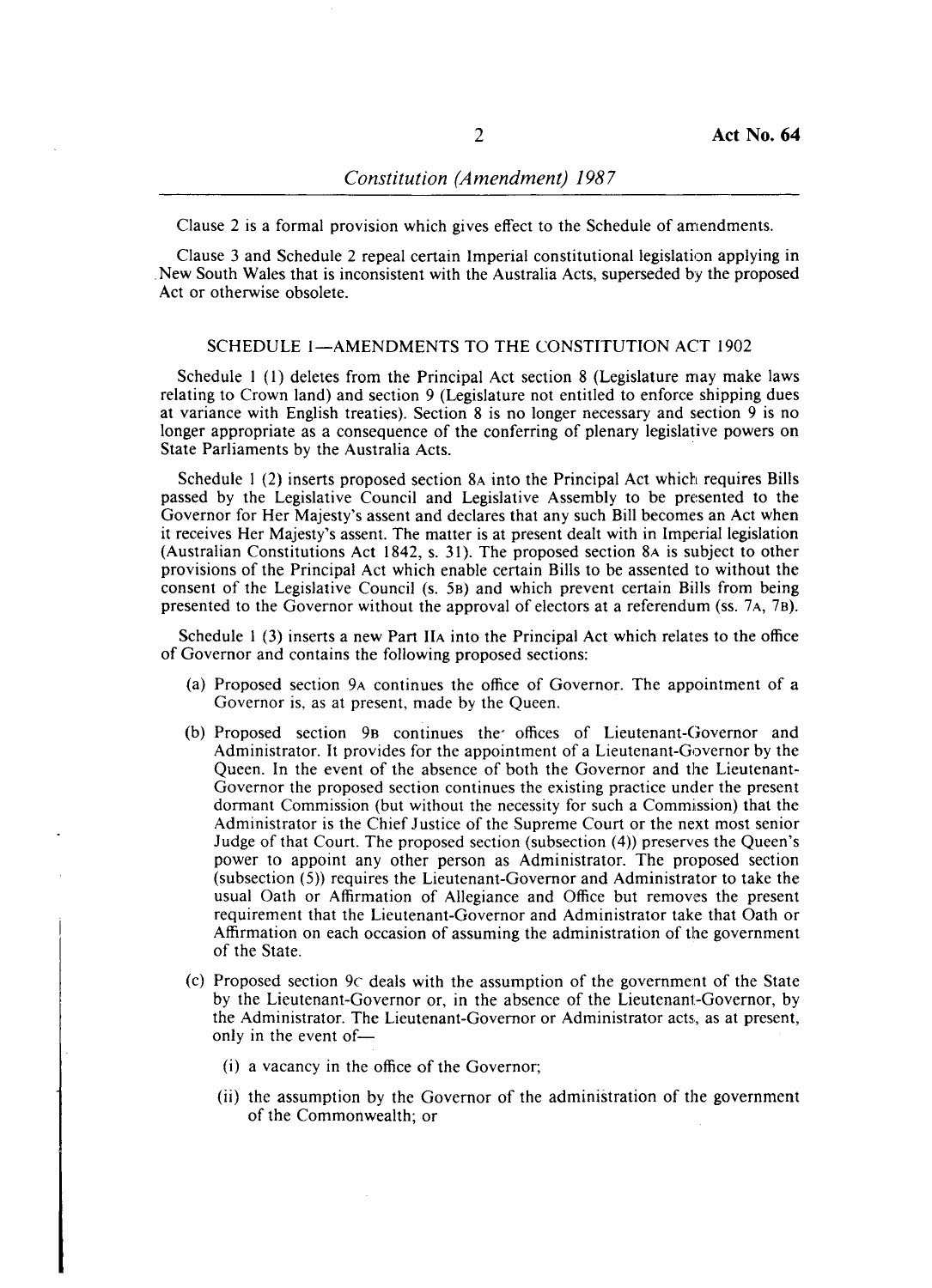- (iii) the absence from the State or the incapacity of the Governor where there is no subsisting appointment of a deputy under proposed section 9D.
- (d) Proposed section 9D makes provision, as at present, for the appointment of the Lieutenant-Governor or Administrator as deputy during any short illness or absence from the State or 'Sydney of the Governor. The opportunity has been taken to specify, for the sake of certainty, 4 weeks as the maximum period of absence during which a deputy may be appointed. The Governor may restrict the powers and functions that the deputy may exercise. The opportunity has also been taken to formalise the existing arrangement whereby the concurrence of the Premier is obtained prior to the appointment of a deputy by the Governor.
- (e) Proposed section 9E sets out the form of the Oaths or Affirmations of Allegiance and of Office.
- (f) Proposed section 9F provides that the Letters Patent relating to the office of Governor and the previous Instructions to the Governor cease to have effect.
- (g) Proposed section 90 continues in force existing appointments, including those of Governor, Lieutenant-Governor and Ministers of the Crown.
- (h) Proposed section 9H re-enacts provisions which are at present contained in Letters Patent relating to the Public Seal of the State.

Schedule I (4) (a) and (11) are consequential amendments arising from the creation of the office of Minister of the Crown by legislation instead of under Letters Patent. The amendments preserve the existing position that a member of Parliament does not vacate his or her seat by accepting Ministerial office. The limitation on the number of salaried Ministers has been transferred to proposed section 35F which applies that limitation to Ministers, whether salaried or not.

Schedule I (4) (b) removes the existing restriction that the Vice-President of the Executive Council, if entitled to salary, must be appointed from among the members of the Legislative Council only.

Schedule I (5) is a consequential amendment arising from the inclusion in the Principal Act of provisions relating to the Public Seal of the State. The amendment brings the method of summoning the Legislative Assembly into line with the method of dissolving that Assembly.

Schedule I (6) and (7) insert the following sections relating to the Executive Council and Ministers of the Crown into the Principal Act:

- (a) Proposed section 35 re-enacts the existing interpretation provision.
- (b) Proposed section 35A preserves existing laws and established constitutional conventions concerning the question of the Governor acting otherwise than on the advice of the Executive Council.
- (c) Proposed section 358 continues the Executive Council which is at present dealt with in Letters Patent and Instructions to the Governor.
- (d) Proposed section 35c provides for the appointment of members of the Executive Council by the Governor and for the appointment of one of those members as Vice-President of the Executive Council.